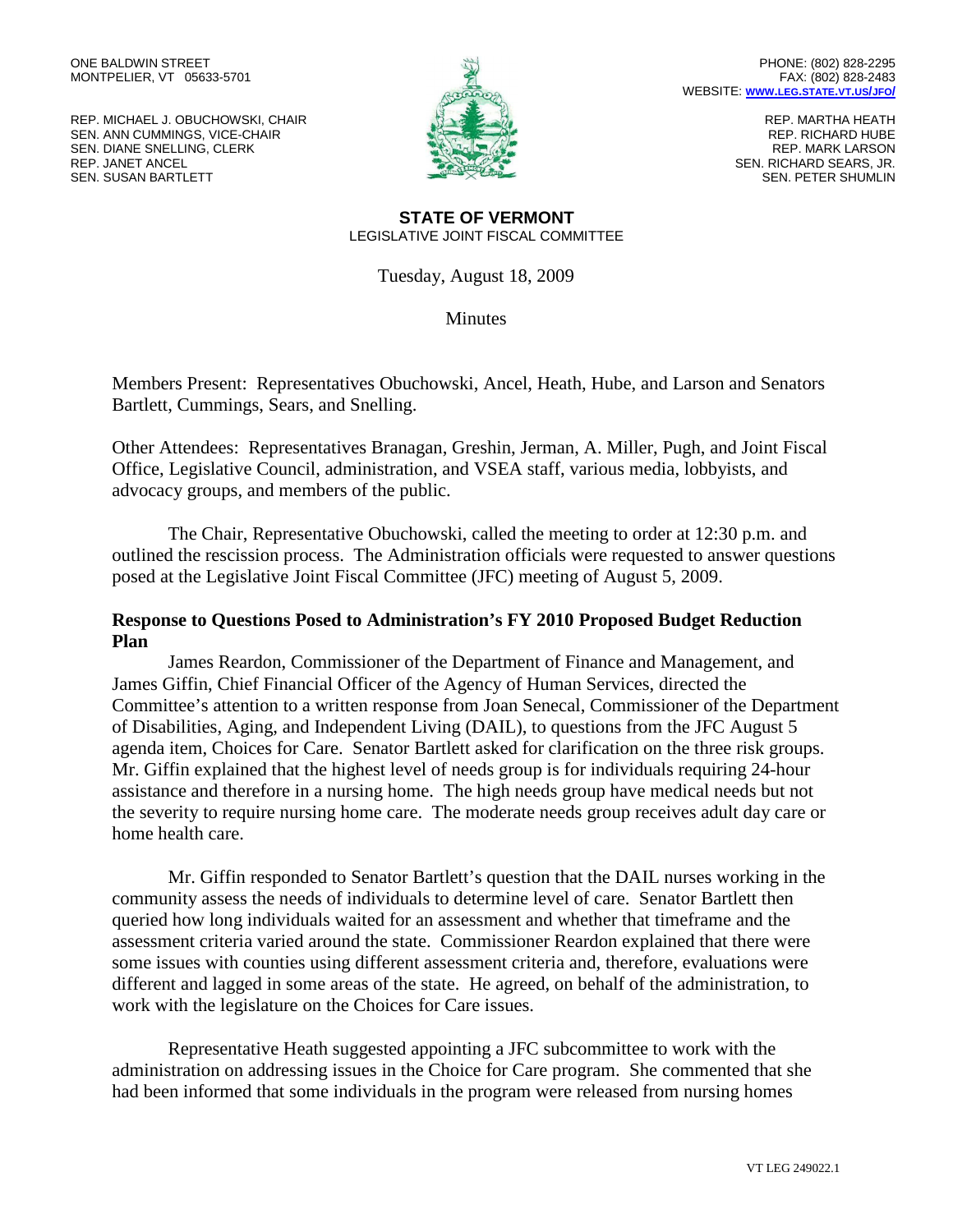without a plan for services. Senator Bartlett noted that a specific issue with the PACE program should also be addressed by the subcommittee.

Commissioner Reardon commented that the administration would reevaluate the source of funds for the rescission in the Adult Education and Literacy Program that achieved savings of \$1.8 million. He offered that state revenues were at 2005 levels, and that all areas of funding should be considered for addressing budget shortfalls, including the Education Fund. Senator Sears inquired if transferring education funds to the General Fund required legislative action. Commissioner Reardon responded that JFC could approve the rescission but a statutory change that included a notwithstanding phrase would need final approval from the legislature. Senator Sears explained that he was uncomfortable with how the legislature would react to the transfer of education funds and suggested there be further conversation before the 2010 legislative convened. Representative Heath clarified that if the legislature did not agree with the JFC actions, it could counter with a different reduction proposal during budget adjustment discussions.

Senator Bartlett highlighted concerns about the Vermont Health Access Program (VHAP) long-term care Medicaid Waiver base reduction not being reinvested. Commissioner Reardon responded that the reduction creates no adverse impact on seeking a renewal of the waiver. Representative Ancel asked if there were additional areas in the proposed rescission plan requiring legislative action. Commissioner Reardon directed the Committee to the impact statement section of the rescission plan for explanation and offered to list those areas requiring action in the budget adjustment.

Representative Hube asked for a matrix of state labor force data on cost savings and on position elimination of the last three-to-four years. Senator Cummings requested additional information on the age and years of service of all people R.I.Fed during the 2008 - 2009 period. Commissioner Reardon agreed to provide the informational matrix. Representative Larson inquired whether the administration agreed with furlough days as a cost-savings measure for state employees. Commissioner Reardon stated the administration would consider all proposals but clarified the administration was willing to make some temporary fixes, such as furloughs of state employees, until long-term sustainable savings were agreed upon.

Senator Sears commented that there are an estimated \$300 million in private contracts within the state budget, and he queried whether the administration had considered including those in reduction exercises. Commissioner Reardon responded the administration has been investigating contracts since legislation passed during the 2009 session directed the administration to achieve \$1.3 million in savings through personal services contracts. Senator Sears inquired as to what the larger contracts included, and Commissioner Reardon gave examples of some of the significant state contracts: corrections mental health and health care, Medicaid electronic data claims processing, administration of state health insurance, and out-of-state beds in the Department of Corrections.

Representative Ancel asked whether the administration had a goal in mind for sustainable labor costs for the state. Commissioner Reardon reflected on the 2008 workforce cost levels when the revenue downgrade began. Representative Ancel noted that it may be more logical to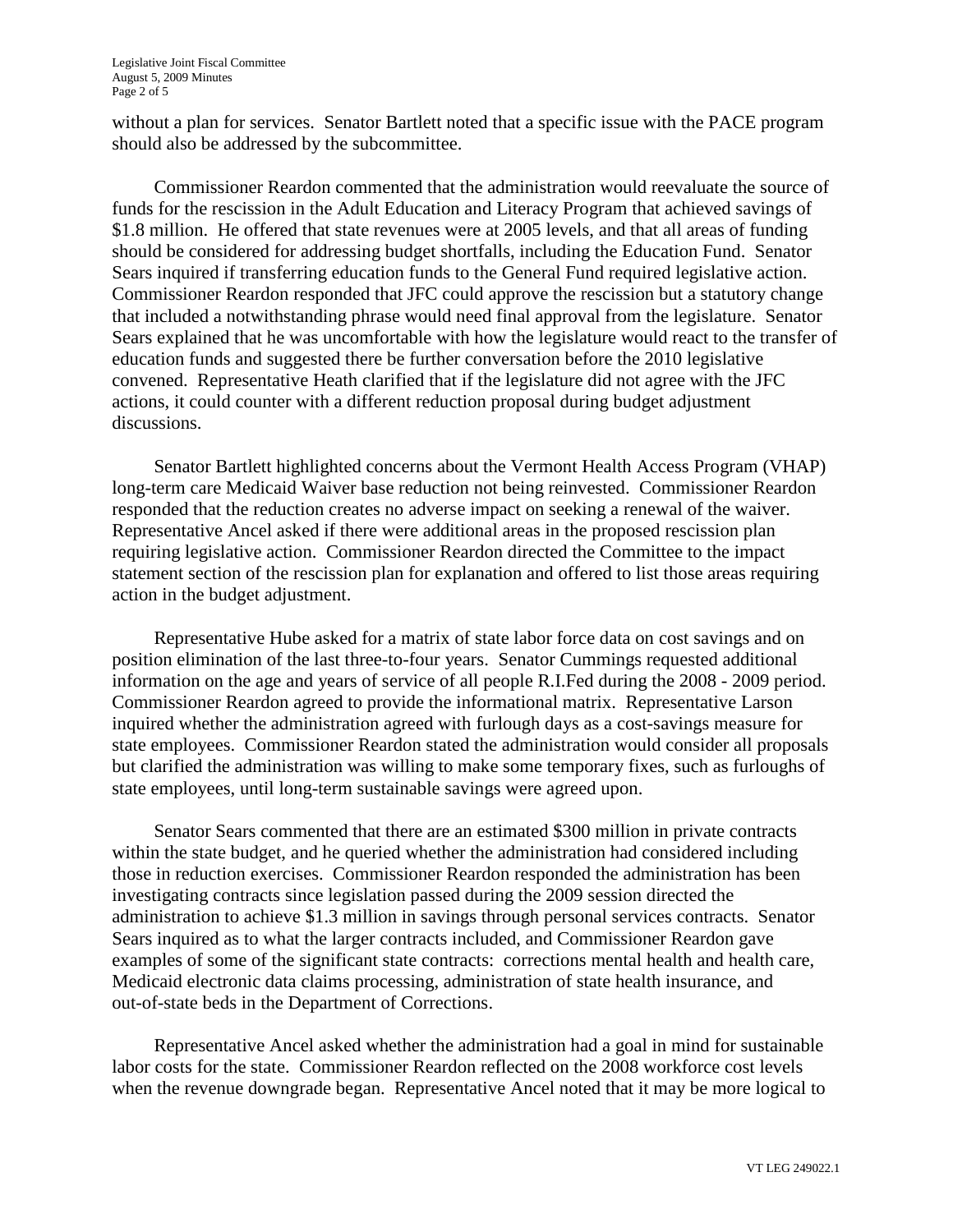have a workforce at the same level as the level in place in 2005. Commissioner Reardon agreed it was a possible outcome. He added that in order to have an effective workforce, the state should invest more in information technology. Senator Snelling asked for clarification on the growth of revenues, and Mr. Klein offered that revenues have grown 2 ½% over the last 10 years but the office uses a 3.5% growth rate reflecting projections through the next four years. Senator Snelling commented that it seemed more sustainable to match spending with current revenues, and Commissioner Reardon agreed. Senators Bartlett and Snelling highlighted the newly charged Joint Legislative Government Accountability Committee as the engine for finding sustainable budget savings. Representative Ancel inquired about questions posed on taxes during the August 5 JFC meeting, and Commissioner Reardon produced a memorandum in response to those questions.

The Chair recessed the meeting at 1:20 p.m. and convened a Public Hearing in response to the administration's proposed FY 2010 rescission plan.

The Chair adjourned the Public Hearing at 2:40 p.m.

The Chair reconvened the meeting at 3:17 p.m. and asked Commissioner Reardon to respond to an outstanding question posed by Representative Ancel on the effect on revenues from hiring three compliance officers rather than four in the Department of Labor (DOL). Commissioner Reardon introduced Patricia Moulton Powden, Commissioner of the Department of Labor. Commissioner Moulton Powden responded that the original proposal of four compliance officers was estimated to generate \$1.2 million; and that estimate assumed that 50% of workers, misclassified by the DOL as independent contractors, were in fact employees of a business and paying no income taxes. Estimates of misclassified workers are based on filed 1099 tax forms and registered as businesses, and therefore, paying some sort of taxes. The logic of starting with three compliance officers instead of four was a means of saving a position in the Division of Workers' Compensation until revenue generation is known. Commissioner Reardon offered that if the administration finds that the current reduced amount of compliance officers in DOL and the Department of Taxes forfeits revenue, it will reevaluate those positions. Representative Ancel commented that additional money would be generated from the compliance officer positions in Unemployment Insurance, and Commissioner Moulton Powden agreed. Representative Larson asked where DOL was in the hiring process of the compliance officers, and Commissioner Moulton Powden responded that a previous R.I.Fed state employee had recently assumed the new position, and that DOL had received 30 applications for a second position.

The Chair reiterated the rescission process and then opened the floor for committee discussion. Representative Heath offered a proposal to include a statement with the proposed rescission plan, if approved (see proposal – addendum "Committee Modifications and Comments). She explained that the proposal included a six-member subcommittee of four JFC members and two members of the Health Access Oversight Committee members. The subcommittee would be charged with investigating the evaluation process and criteria of the Choice for Care program and issues around the PACE program. Representative Heath moved the proposal with further changes, including that the subcommittee meet with the administration, and institutional, and home- and community-based long-term care service providers. She further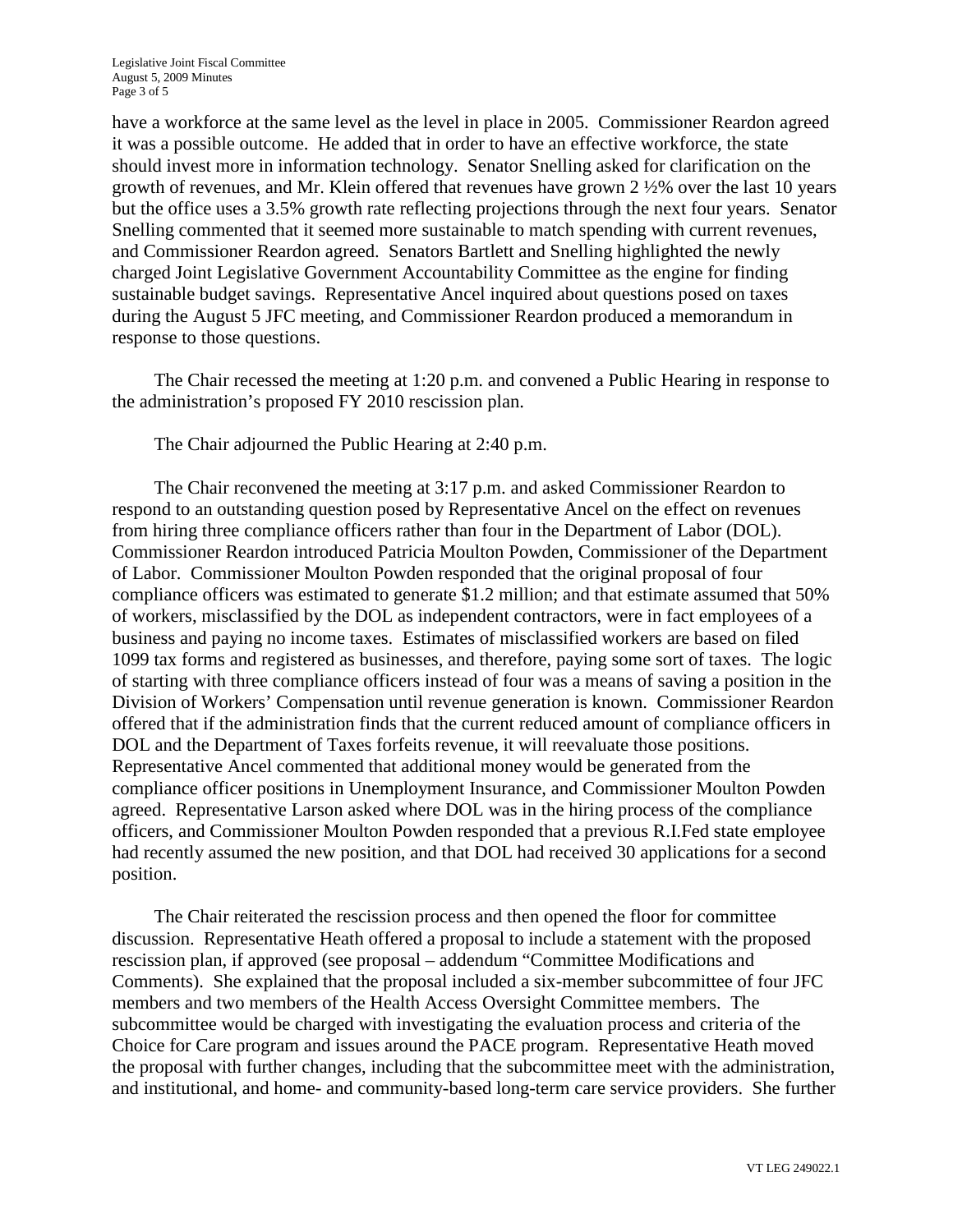explained that the Choices for Care program base reduction of \$731.372 was a FY 2009 carry forward and will be treated as a reversion. Senator Bartlett commented that in response to concerns from the public, the subcommittee may help the legislature better understand why the carry forward was not spent in FY 2009 since a waiting list existed for services.

The Chair asked the Committee whether it had the motion from Representative Heath in mind, whereby the Committee approved the motion.

The Chair asked for further discussion on the rescission plan, and Senators Sears and Cummings made a motion to include a statement on VSEA and administration bargaining discussions for a targeted savings of \$7.4 million (see proposal – addendum offered by Senators Sears and Cummings). The Chair clarified that the statement was only valid if the proposed rescission plan were approved, and that the proposal would be worded as a request to the administration.

The Chair inquired whether the Committee had the motion in mind, whereby the Committee agreed to accept the motion.

Representative Ancel made a motion to include an additional statement on the \$7.4 million in state employee target savings in the proposed rescission plan. The statement requested savings by alternative ways, other than R.I.Fs, and that if a union agreement was not realized by September 15, 2009, the Committee may start a process for finding savings. She further proposed that the statement be contingent on approval of the administration's proposed rescission plan.

The Chair asked the Committee if it had the motion in mind, whereby the Committee agreed to approve the motion.

Senator Bartlett moved to amend the Choices for Care addendum by adding a statement on the Catamount health care reduction of funds and commented that the approval of the funding reductions was conceptual with the full legislature to approve in 2010. Representative Larson voiced concerns that JFC was overstepping its statutory authority, and that he would have more comfort with future plans not including statutory requirements.

The Chair asked the Committee if it had the motion in mind, whereby the Committee approved the motion.

Representative Heath moved the administration's FY 2010 proposed rescission plan as presented and that the actions of the Committee be transmitted to the Governor forthwith. Representative Larson stated he could not support the motion because of primary concerns of not having a specific plan to reach the \$7.4 million state employee contract savings. Senator Sears stated that he would support the plan because the reductions were important in balancing the state budget. Representative Hube commented that it was hard to reconcile figures such as \$300 million in contracts, but he would support the plan. Senator Cummings stated it was difficult to support the proposed reduction package with no clear plan for the \$7.4 million target savings. Senator Bartlett showed frustration for the state employees who had taken the brunt of all the